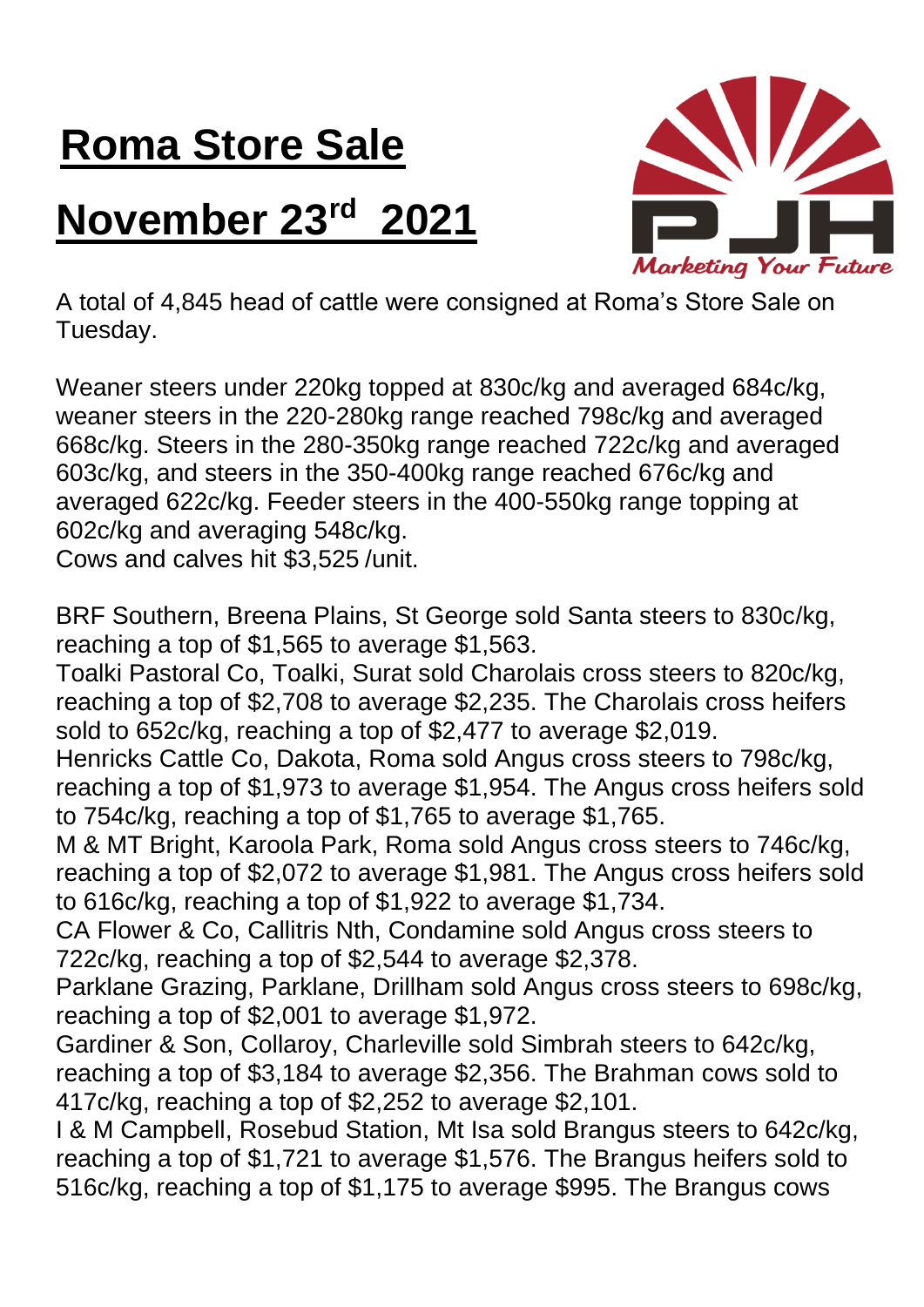sold to 392c/kg, reaching a top of \$1,584 to average \$1,280. The Brangus mickey bulls sold to 760c/kg, reaching a top of \$1,564 to average \$1,362. Noogilla Cattle Co, Woodlands, Mitchell sold Simmental cross steers to 558c/kg, reaching a top of \$2,476 to average \$2,364.

Wellwater Pastoral Co, Wellwater, Tambo sold Angus steers to 545c/kg, reaching a top of \$2,808 to average \$2,614.

York 6 Pty Ltd, Oakleigh, Wallumbilla sold Brangus cross steers to 536c/kg, reaching a top of \$2,769 to average \$2,470.

Heifers under 220kg topped at 705c/kg and averaged 582c/kg, while heifers in the 220-280kg range topped at 754c/kg and averaged 558c/kg. Heifers in the 280-350kg range topped at 634c/kg, averaging 498c/kg. Heifers in the 350-450kg range topped at 620c/kg, averaging 509c/kg. BM & ND Bauer, Arlington, Augathella sold Simbrah cross heifers to 644c/kg, reaching a top of \$1,686 to average \$1,501. Lenroy Pastoral Co, Lenroy, Mt Bindango sold Angus cross heifers to 634c/kg, reaching a top of \$2,232 to average \$2,058.

M & Z Bonisch, Linga-Longa, Injune sold Braham heifers to 480c/kg, reaching a top of \$2,345 to average \$2,136.

Cows in the 300-400kg range reached 400c/kg and averaged 367c/kg, while cows in the 400kg-500kg range reached 424c/kg and averaged 387c/kg. Cows over 500kg topped at 417c/kg, averaging 399c/kg.

ACC Properties, North Combarngo sold Angus cross cows to 414c/kg, reaching a top of \$2,342 to average \$2,028.

KH & MJ Hiscock, Holly Downs, Augathella sold Brangus cows to 410c/kg, reaching a top of \$2,230 to average \$2,230.

The Estate of TJ Boyle, North Quibet, Roma sold Charolais cross cows to 400c/kg, reaching a top of \$2,775 to average \$2,112. The Charbray cows and calves sold to \$3,525/unit to average \$3,128/unit.

James A Cox, Kerry, Mitchell sold Brangus cross cows to 395c/kg, reaching a top of \$1,821 to average \$1,752.

*NEXT STORE SALE IS 30 th NOVEMBER PJH SELL 8 th POSITION*